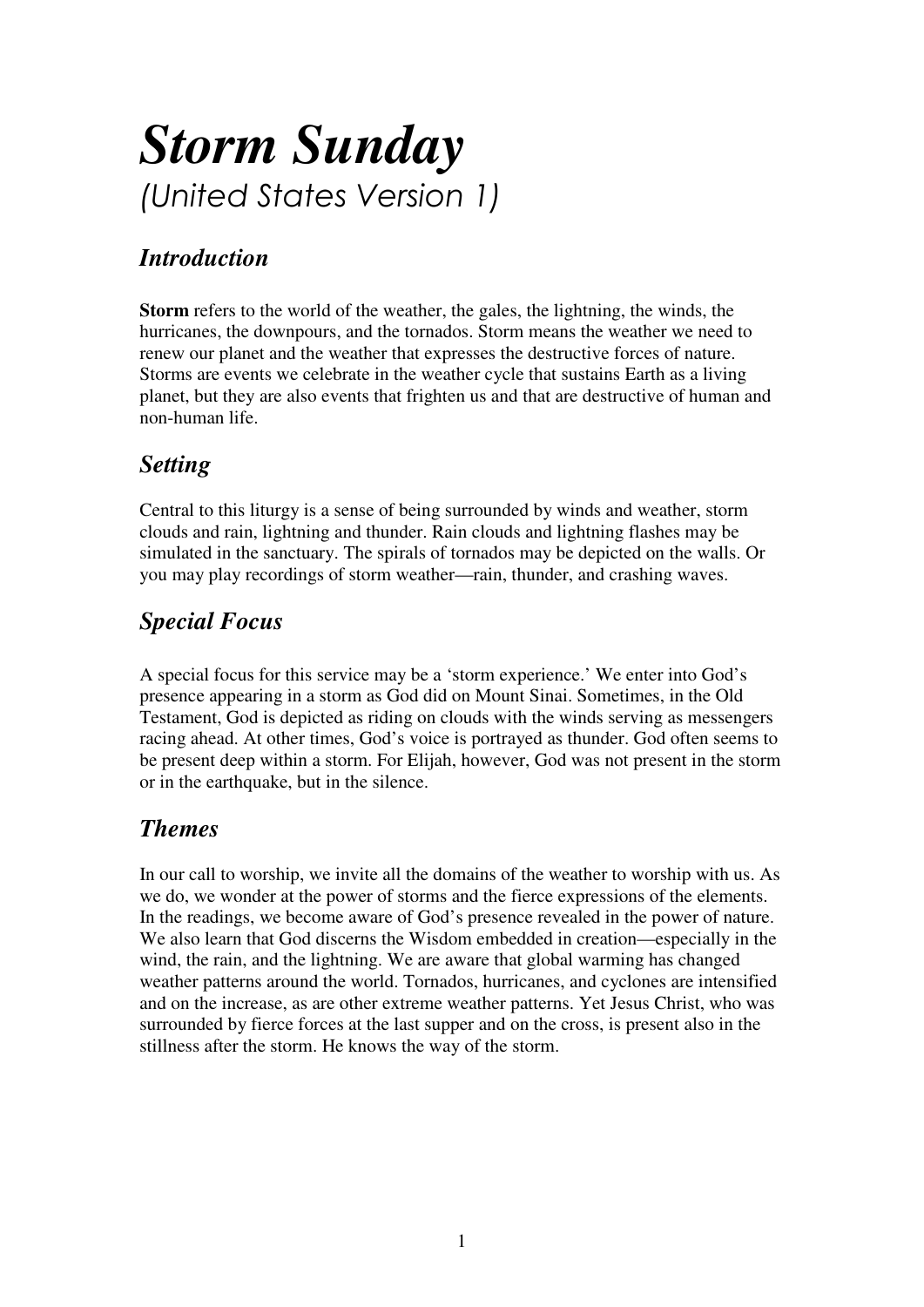*Third Sunday in the Season of Creation*  (United States Version 1)

# *Storm Sunday*

*We worship with the winds and the weather* 



*"You make the clouds your chariots, you ride on the wings of the wind and you make the winds your messengers" Ps. 104.3-4*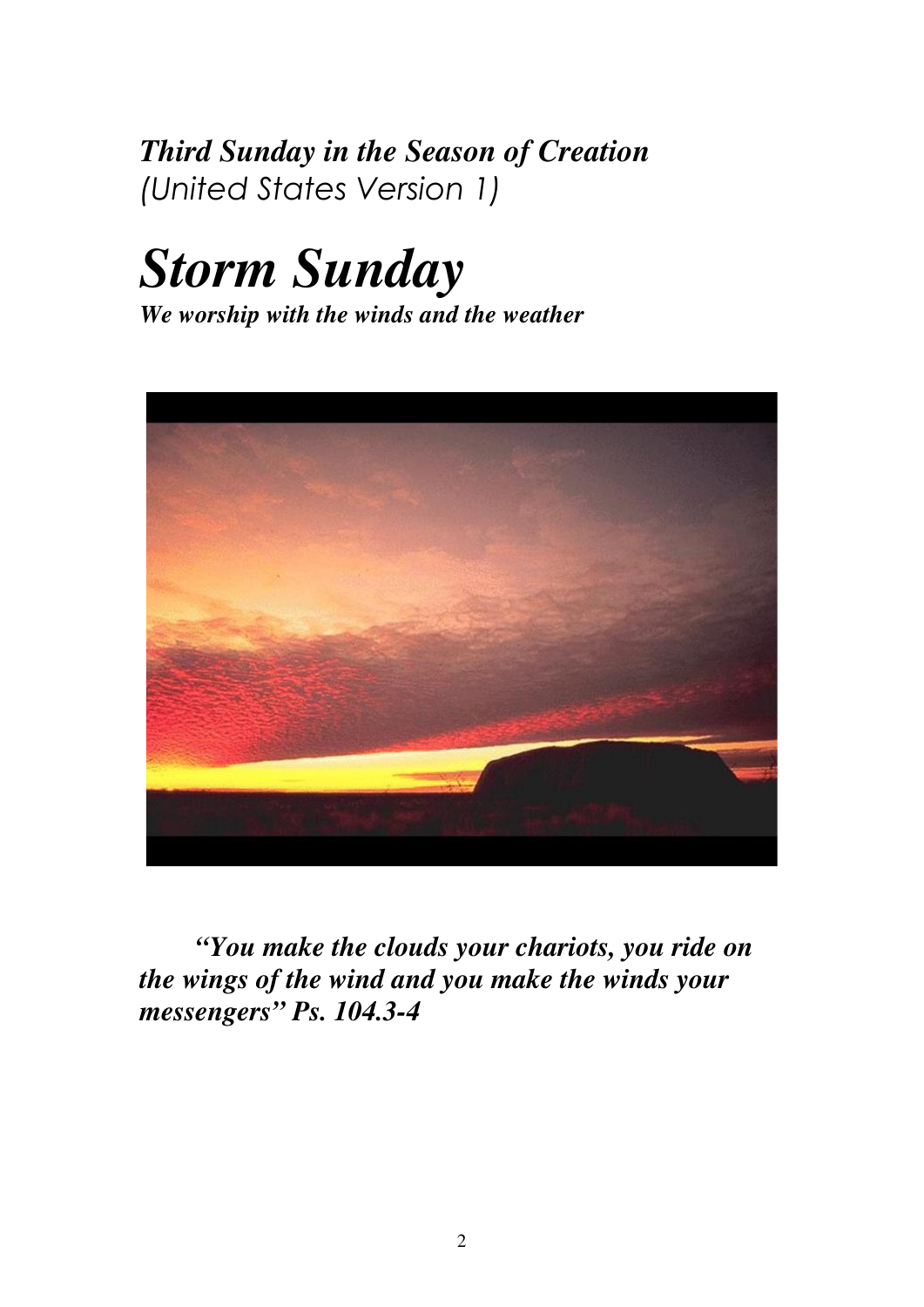## *STORM SUNDAY*

*Welcome!* 

*We worship this Sunday with the storm. We sing with the winds, the clouds, and the thunder. We feel the awesome events of nature. We experience the stillness before the storm, the frightening fury of the winds, and the destructive aftermath of the tornado. We experience God's presence in all these things. We experience God's presence in the storm.* 

## *Gathering*

| Leader        | In the name of God,                                                                           |
|---------------|-----------------------------------------------------------------------------------------------|
|               | present in the thunder of the storm.                                                          |
|               | In the name of Christ,                                                                        |
|               | present in the stillness after the storm.                                                     |
|               | In the name of the Spirit,                                                                    |
|               | present is the winds of the storm.                                                            |
| <b>People</b> | Holy! Holy! Holy!<br>Earth is filled with God's presence.                                     |
| L             | Christ, as we come to into this sanctuary today,<br>we enter your presence even in the storm. |
| P             | Holy! Holy! Holy!<br>Earth is filled with your presence.                                      |

## *Procession and Song*

*We join in songs with the children as they enter the church holding symbols of the storms. These can be balloons that are painted as clouds, flags that depict lightning, and drums that express thunder. They place these symbols in the sanctuary.* 

## *Call to Worship*

*As we celebrate with creation, worship leaders may, from different points in the church, call the elements of the storm to worship with us as we remember our questions about fierce storms.* 

- L1 We invite the elements of the storm to worship with us.
- **P The wild winds and the dark clouds,**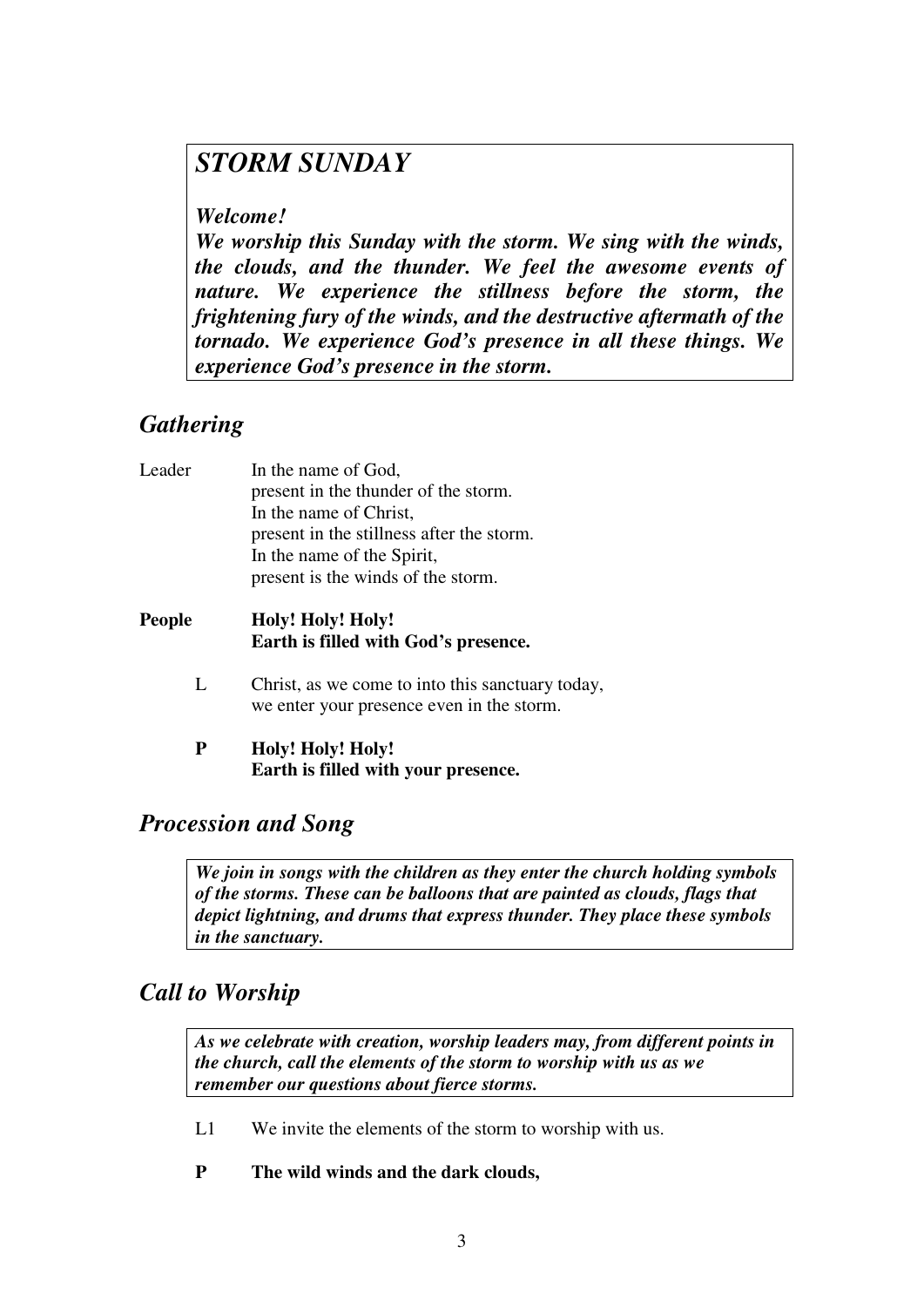#### **the lightning flash and the thunder roll.**

L2 We invite the hurricane to join us in wonder:

#### **P The fierce gales and blinding rains, the crashing waves and swaying trees.**

 L3 Where is God in all of this? Where is God in the storm?

#### **P God created all things God created the storms**

 L4 Where is God in all this? Where is God in the storm?

#### **P Storms can renew life with wind and water Storms can destroy life with gale and water**

L1 Where is our God in the tornado?

#### **P As crucified Christ, in solidarity with victims As risen Christ, bringing life out of death.**

- L<sub>2</sub> Where is our God in the hurricane?
- **P As crucified Christ, suffering with those who suffer in the storm. As risen Christ, offering new life amidst loss.**
- L3 Where is our God in the tsunami?
- **P As crucified Christ, identifying with the grieving. As risen Christ, providing comfort and hope.**
- L4 Yes, where is our God in all of this?
- **P Our God is working for good in all things.**

#### *Remembering*

*We use rosemary, eucalyptus, or some other leaves or pine needles as a symbol to stir our memories of storms and other extremes of nature.* 

L Take the symbol you have received, hold it in your hands, and share with the person next to you a memory of a storm or extreme weather that awed and frightened you.

 We remember fierce storms, Times when we wondered about God's role in our world.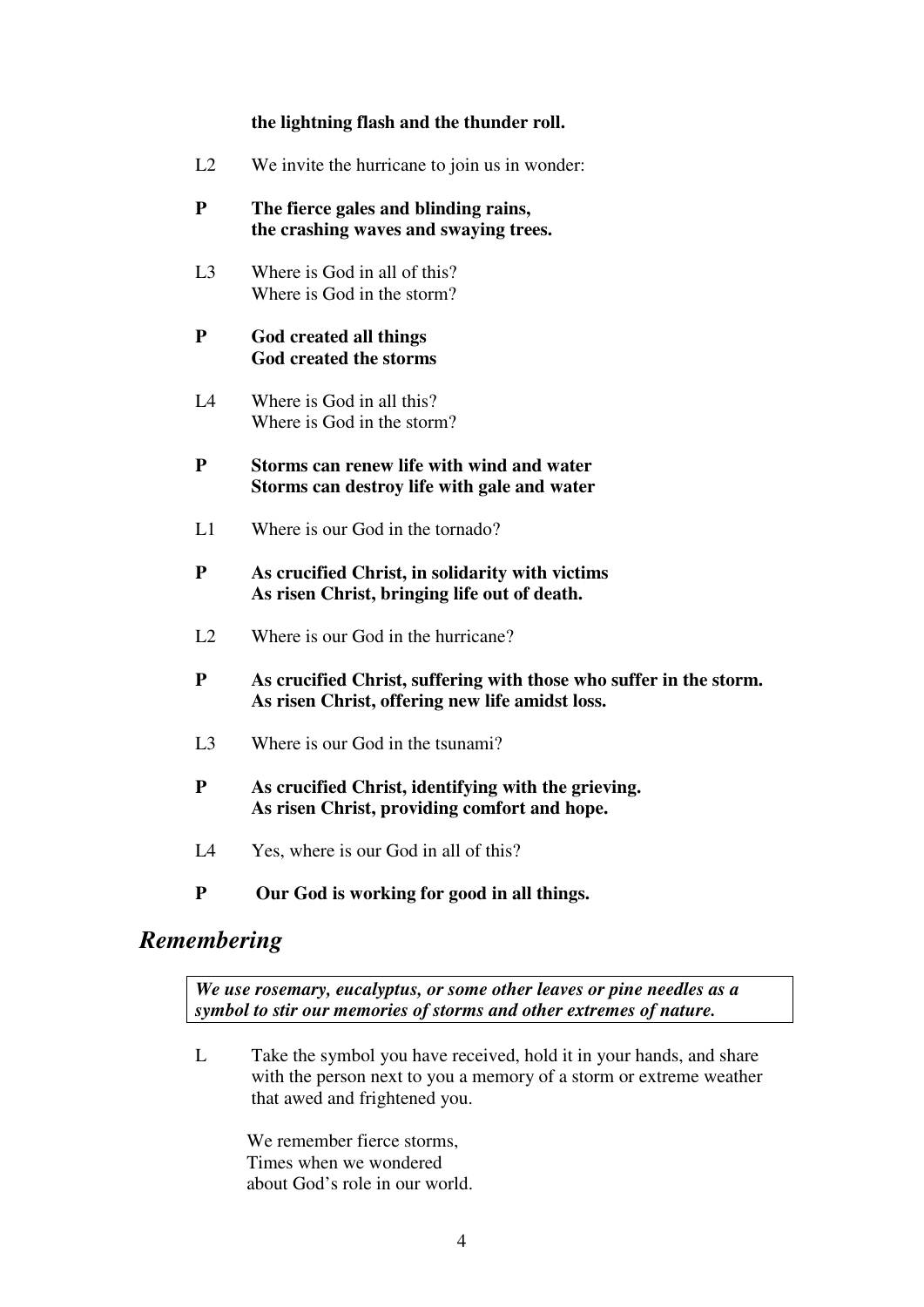**P We remember asking, 'Why?' 'Where was our God in all of this?'** 

#### *Confession*

- L As I hold this symbol aloft, we remember and confess our doubts.
- **P We have doubted God's presence. We have doubted God's goodness. We have doubted God's love. When hurricanes and tsunamis have hit, We have doubted God's presence. In the wake of human suffering, We have doubted God's goodness. In the wake of the destruction of nature, We have doubted God's love.**
- L We bring these doubts before you.
- **P We confess out doubts and uncertainties.**

#### *Absolution*

- L Christ hears your confession, Receives your doubts and uncertainties, and assures you of God's presence in the storm, assures you that even in the fiercest storm the healing power of Christ is there to comfort and offer new life.
- **P Christ, assure us of your presence in all things, Assure us of your goodness and love.**
- L I speak for Christ: Your God is not high in heaven playing wild games with nature. Your God is deep within each storm. Your God is the suffering God, revealed to us at Calvary, and suffering with all who suffer in the aftermath of storms. Your God is the God of resurrection and new life.
- **P Shalom! Shalom! God too suffers in our storms.**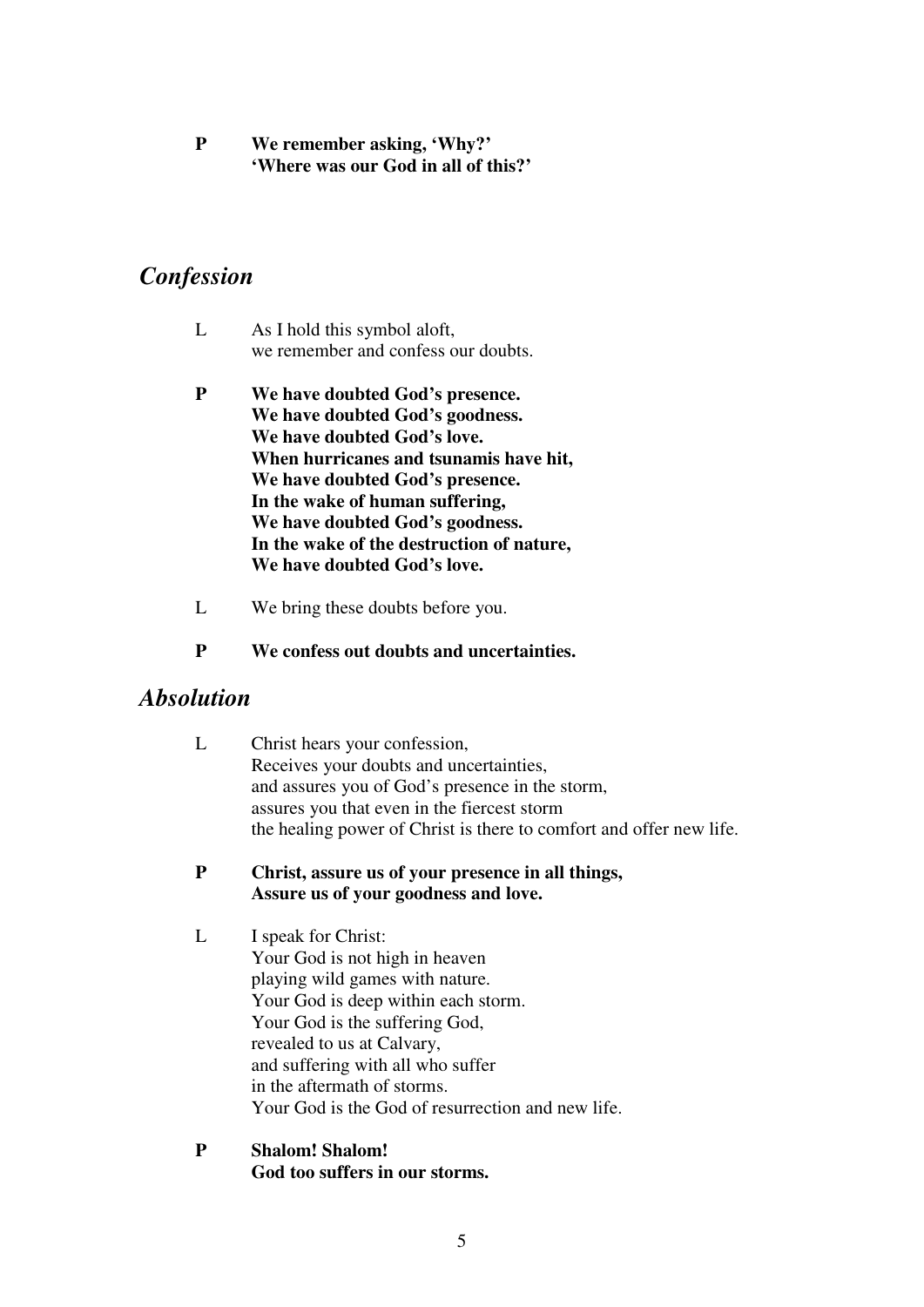## *Christ Have Mercy*

- L As we name our uncertainties about God.
- **P Christ, have mercy.**
- L As we confess our doubts about storms.
- **P Christ, have mercy.**
- L As we discover God's healing presence.
- **P Christ, have mercy.**

#### *Glory to God*

- L Glory to God in the highest!
- **P And on Earth peace amid storms!**

#### *Prayer for the Day*

**P God, our Creator, as we face the storms of this world, we celebrate the wonders of the wind and the weather. Help us to see your presence in the forces of nature, your presence with those who suffer from natural disasters, and your presence among those who come to their aid. Teach us to recognize that your Wisdom is embedded in all natural forces, a Wisdom that suffers, guides, and heals. In the name of Christ, who is the Wisdom of God renewing all things in creation. Amen***.*

#### *Readings for Storm Sunday*

*Old Testament:* Job 28.20-27 'God Discovers Wisdom'

Where can wisdom be found? According to the poet in Job, God discovered wisdom embedded in nature, even in the elements of the weather, when God was creating the cosmos.

- *Psalm:* Ps. 29 'God in the Storm' Thunder, in this Psalm, is described as the voice of God, a powerful force that strikes Earth with great force, while the beings in the heavenly temple respond with the cry of 'Glory'!
- *Epistle:* 1 Corinthians 1.21-31 'Christ, the Wisdom of God' According to Paul, the wise in the world cannot grasp the message of Christ crucified. Ultimately the crucified one is also the source of life and the Wisdom of God.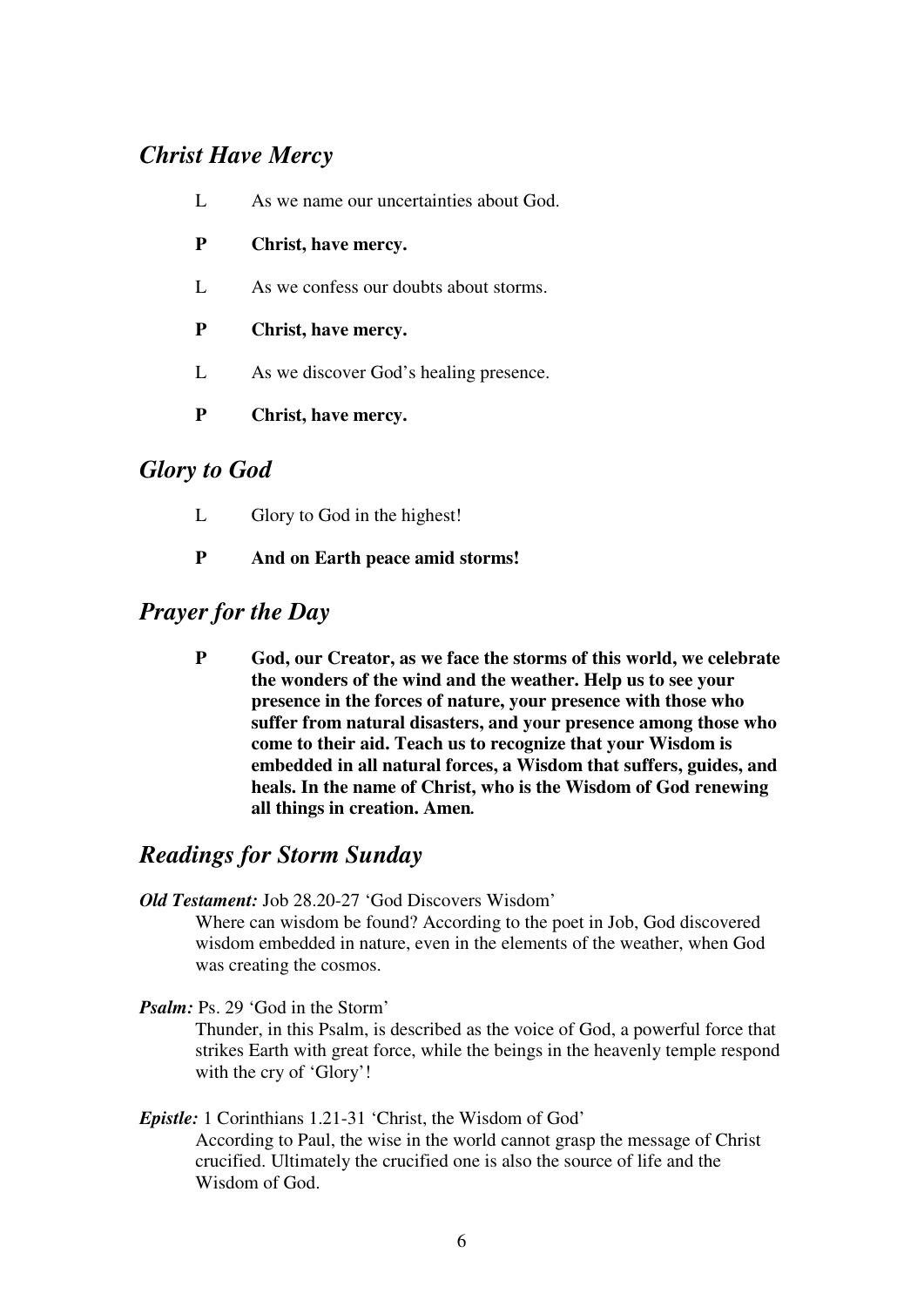*Gospel:* Luke 8.22-25 Jesus knows the 'Way of the Storm' The stilling of the storm not only demonstrates Jesus' capacity to perform miracles; it also demonstrates that he is in tune with nature and knows 'the way' of the storm, its inner nature.

## *Children's Address:*

*Prayer: Thank you God for the goodness of storms—for rain and wind and fire that renew Earth. Help us in the destruction of storms—help us to grieve, to gather in hope, and to recover in new life. Amen.* 

## *Affirmation of Faith*

| L               | Let us affirm our faith together.                                                                                                                                                                                                                                                                                                    |
|-----------------|--------------------------------------------------------------------------------------------------------------------------------------------------------------------------------------------------------------------------------------------------------------------------------------------------------------------------------------|
| Women           | We believe that God creates all things,<br>renews all things, and celebrates all things.                                                                                                                                                                                                                                             |
| Men             | We believe Earth is a sanctuary,<br>a sacred planet filled with God's presence,<br>a home for us to share with our kin.                                                                                                                                                                                                              |
| Women           | We believe that God became flesh and blood,<br>became a part of Earth,<br>a human being called Jesus Christ,<br>who lived and breathed and spoke among us,<br>who fed the hungry and healed the sick,<br>who brought good news to the vulnerable,<br>who suffered and died on a cross,<br>for all human beings and for all creation. |
| Men             | We believe that the risen Jesus<br>is the Christ at the core of creation<br>reconciling all things to God,<br>renewing all creation and filling the cosmos.                                                                                                                                                                          |
| Women           | We believe the Spirit renews life in creation<br>groans in empathy with a suffering creation,<br>and waits with us for the rebirth of creation.                                                                                                                                                                                      |
| <b>Together</b> | We believe that with Christ we will rise<br>and with Christ we will celebrate a new creation.                                                                                                                                                                                                                                        |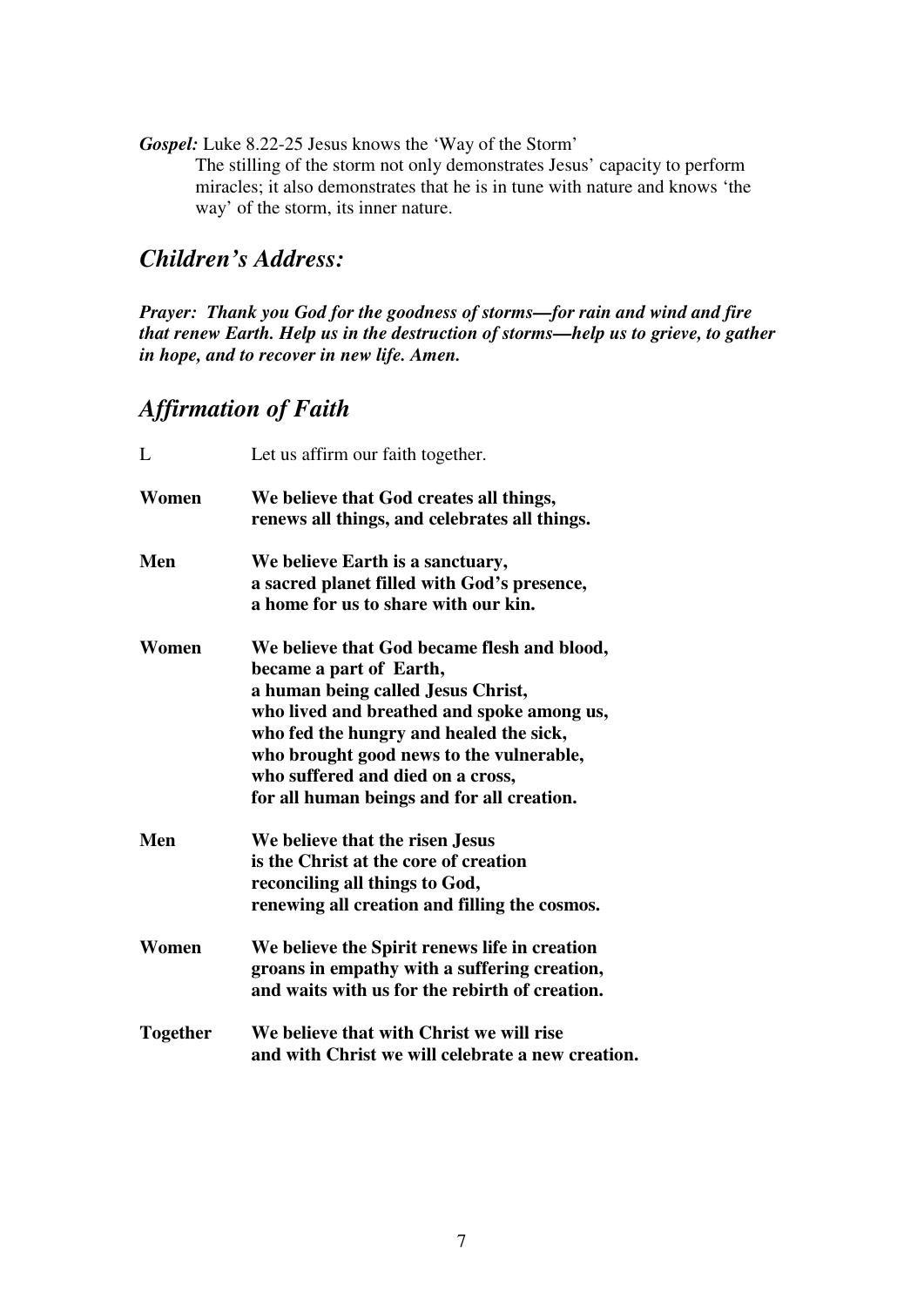## *Passing of the Peace*

L Let us share the peace of the Lord with one another**.** 

#### **P The peace of the Lord be with you**

#### *Song*

#### *Sermon or Reflection*

#### *Song*

## *Offering Prayer*

- L God, our Creator, through your love you have given us these gifts to share. Accept our offerings as an expression of our deep thanks and our concern for those in need, especially those suffering the effects of natural disasters.
- P. **With all creation, we bless our Creator.**

## *Prayers of the People*

*We thank God for a wondrous creation. We celebrate with all the forces of nature. We pray for all those who have suffered from the forces of nature. We pray for all those in need. We name them now. We close with the following prayer.* 

#### *Creation Prayer*

**Jesus Christ, teach us to empathize with Earth. Make our spirits sensitive to the cries of creation, cries for justice from the air, the clouds and the sky, cries of our fellow creatures deserted and dying. Jesus Christ, make our faith sensitive to the groans of the Spirit, groans of longing for a new creation. Jesus Christ, make our hearts sensitive to the songs of our kin, songs of celebration echoing around us. Christ, teach us to care. Amen** 

## *The Great Thanksgiving*

- L The Creator be with you and with all creation.
- P **And also with you.**
- L Open your hearts.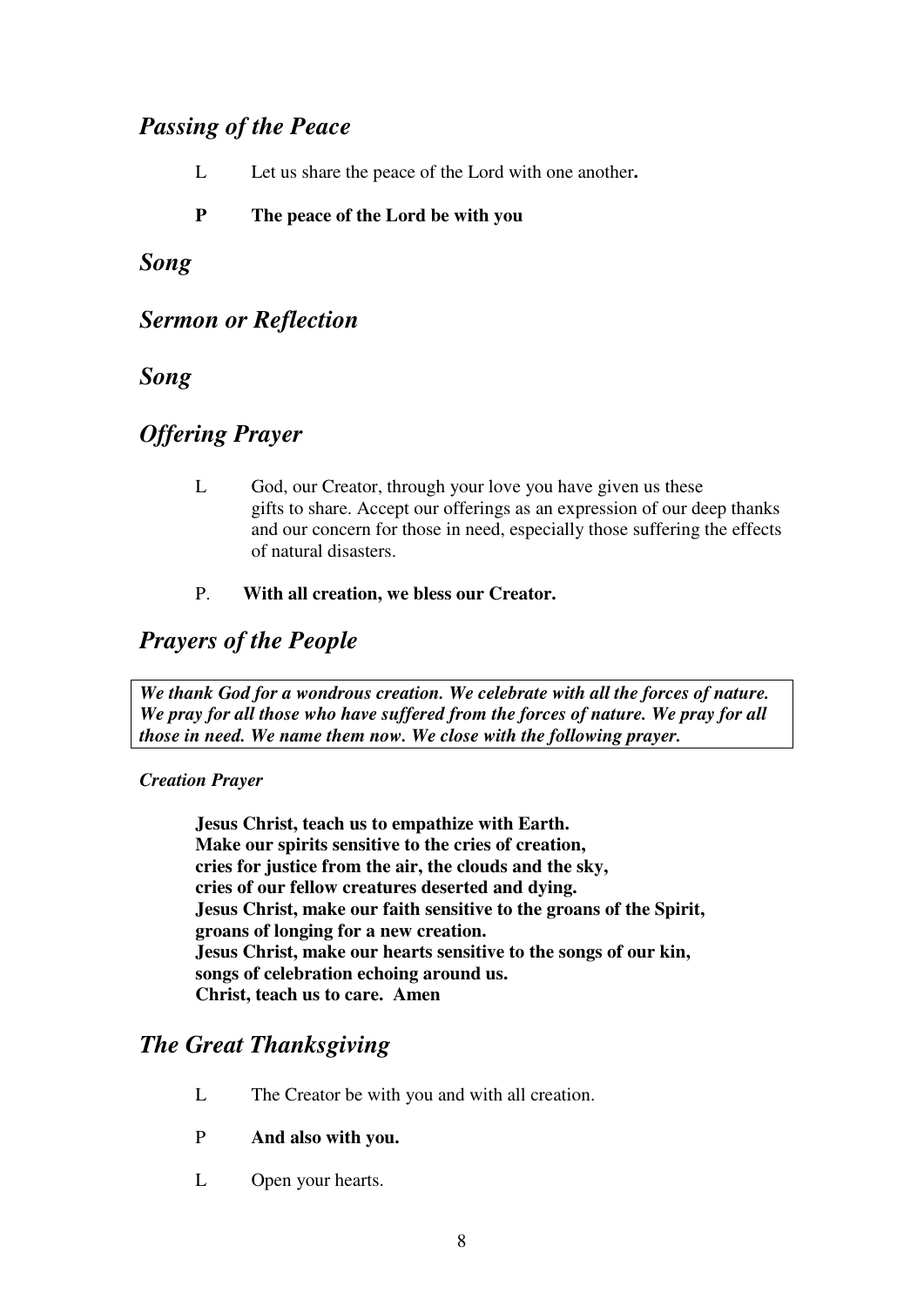#### P **We open them to our Creator.**

L Let us give thanks to our Creator.

#### P **It is right to join creation in thanking God**.

 L God our Creator, source of everything that is, we bring before you this day, bread and wine and with it we bring all creation to say:

#### **P Thank you, God, thank you!**

 L Thank you for being in, with, and under the web of creation, And for living and dying among us to redeem us and all creation:

#### **P Thank you, God, thank you!**

 L Thank you for rising to life For permeating creation with your Spirit to sustain and to heal all things:

#### **P Thank you, God, thank you!**

 L Therefore with voices of thanks echoing through the cosmos from the first day of creation until this very moment in time, we praise and thank you, saying:

#### **P Holy! Holy! Holy! Lord God of all life! The whole universe is filled with your presence.**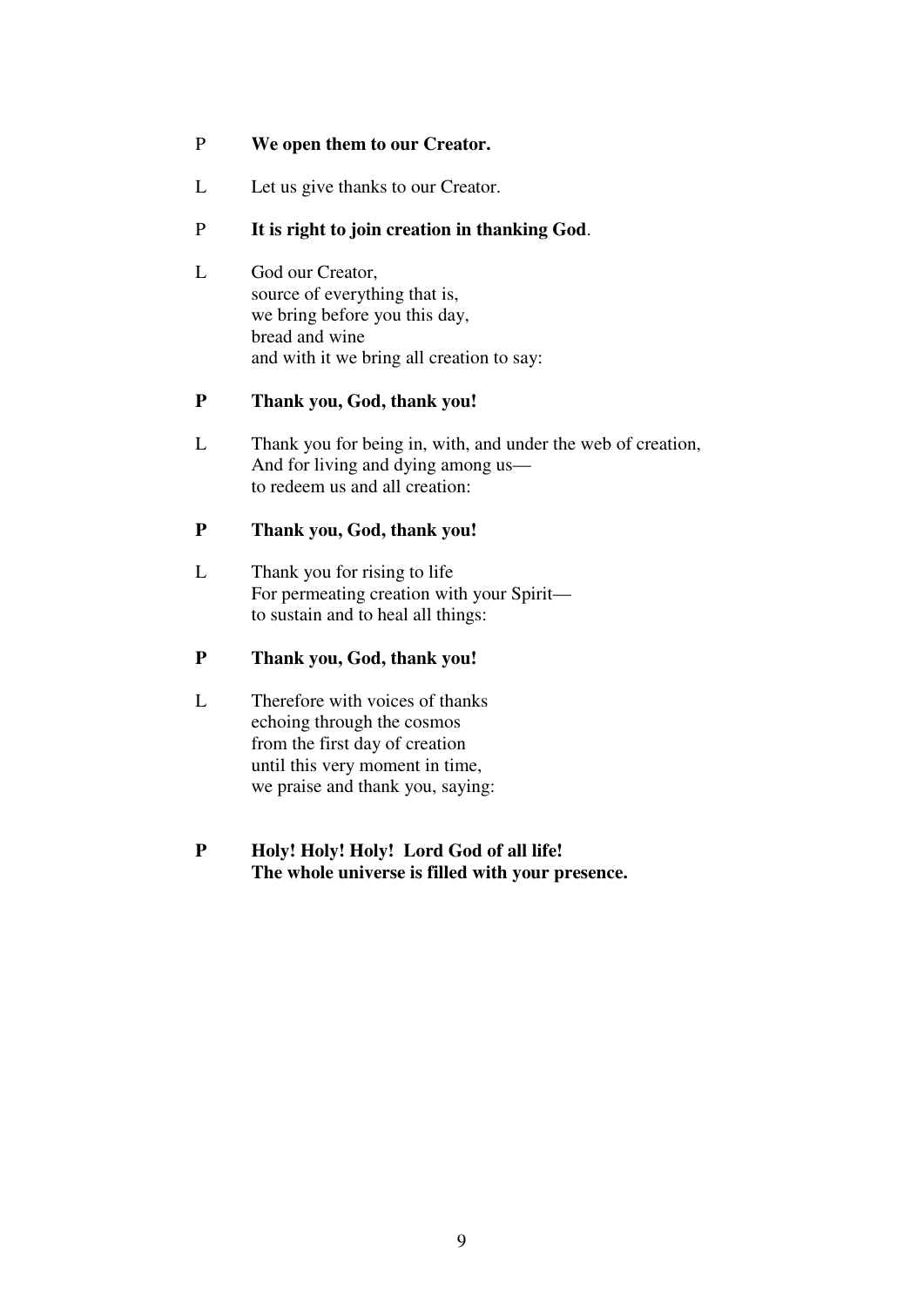## *Lord's Prayer*

## *Words of Institution*

#### *Invitation*

- C Come, for all things are now ready. Come to the table and find peace: assurance of God's goodness and love amid all the storms in nature and life, assurance of Christ's compassion no matter how deep the pain, assurance that Christ is our hope for a renewed creation.
- P **May we who share these gifts, share Christ with one another and with all who suffer.**

## *Lamb of God*

**P Lamb of God, who takes away all sin against God, have mercy on us. Lamb of God, who takes away all sin against Earth, have mercy on us. Lamb of God, who takes away all sin from the world, receive our prayer.** 

## *Distribution*

## *Distribution Songs*

## *Thanksgiving*

- L Let us give thanks for this meal.
- **P We thank you Christ for the assurance that comes with this meal. We pray that through your body and blood we may be healed and become agents of healing for Earth. Amen.**

## *Sending Out*

L Christ calls you to be his disciples, to celebrate storms and to discern God's Wisdom and God's goodness